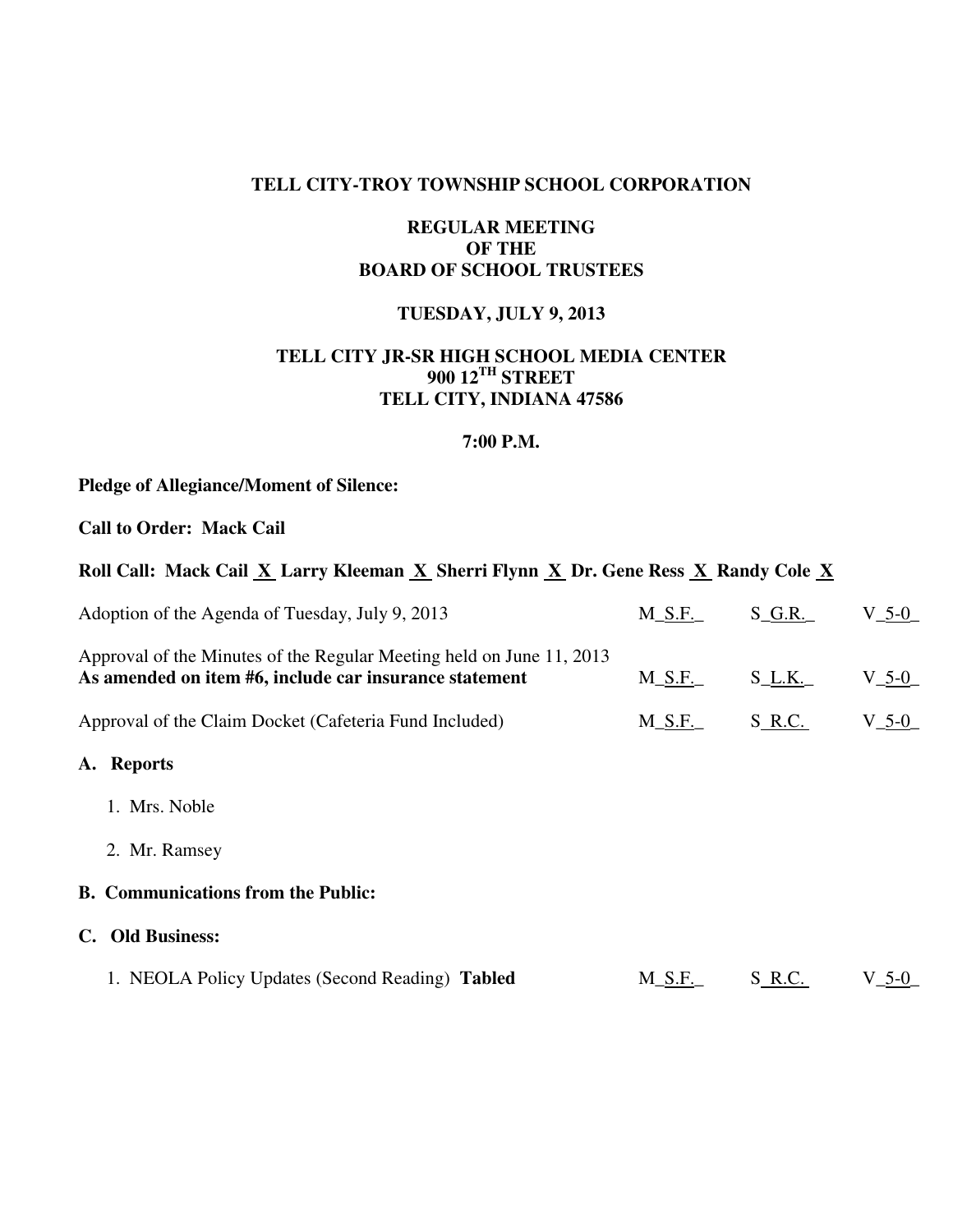# **D. New Business:**

| 1. Staff (Information Only) Resignations: John Hayes (Head Softball Coach); Ed Ress (Assistant<br>Softball Coach); Cassandra Baumeister (JSHS paraprofessional); Trent Martin (WTE teacher);<br><b>Angie Spinner (Head Swim Coach)</b>                                                                                                          |                   |                   |             |
|-------------------------------------------------------------------------------------------------------------------------------------------------------------------------------------------------------------------------------------------------------------------------------------------------------------------------------------------------|-------------------|-------------------|-------------|
| 2. Certified Staff Hired: Kelsey Clayton (WTE teacher);<br><b>Denise Bartlett (Speech teacher)</b>                                                                                                                                                                                                                                              | $M_S.F.$          | $S_R.C.$          | $V_{-5-0}$  |
| 3. Accept bids on fuel, milk, and bread products Fuel: $C & S$ ;<br><b>Milk: Prairie Farms</b>                                                                                                                                                                                                                                                  | <b>M_S.F.</b>     | $S_L.K$ .         | $V_5-0$     |
| 3A. Bread products: Permission to explore other companies that did not bid to see if there is possibly<br>a better price than the lone bid that was turned in. Superintendent Blinzinger will then make a<br>decision on whether to accept the bid from Earthgrains or not. M_L.K.                                                              |                   | $S_S.F.$          | $V_{-}$ 5-0 |
| 4. Transfer Tuition Policy Tabled                                                                                                                                                                                                                                                                                                               |                   | $M_G.R.$ S S.F.   | $V_{-}$ 5-0 |
| 5. Servers Information only: Servers for the school corporation are being ordered through Five Star<br><b>Technology Solutions.</b>                                                                                                                                                                                                             |                   | $S \qquad \qquad$ | V           |
| 6. Joint Services Special Education Contract Revision Pike County has joined the Dubois, Spencer,<br>Perry Co-Op. This is a two year joint services and supply<br>fund agreement for exceptional children.                                                                                                                                      | $M_G.R.$          | S L.K.            | $V_5 - 0$   |
| 7. Driver's Education Contract Contract to pay Mr. Maurice Harpenau for services as Drivers'<br><b>Education Teacher for the</b><br>period covering 7-24-12 through 7-1-13.                                                                                                                                                                     | $M_L.K.$ $S_G.R.$ |                   | $V_5 - 0$   |
| 8. Chromebooks The original company that was approved could not provide all of the items needed<br>for the completion of this project. Therefore, the past bids were reviewed and negotiated. The<br>recommendation is to now go with Promevo, LLC to provide the chromebooks for the JSHS. This<br>is at an added expense of \$21.07 per unit. | $M_R.C.$          | $S_S.F.$          | $V_5-0$     |
| 9 Date and topic of next Work Session July 16, 2013, 6:00 P.M. ISHS Media Center, Topic: School                                                                                                                                                                                                                                                 |                   |                   |             |

9. Date and topic of next Work Session **July 16, 2013. 6:00 P.M. JSHS Media Center. Topic: School Corporation Policy Review. L.K. "No"** M\_S.F. S\_R.C. V\_4-1\_